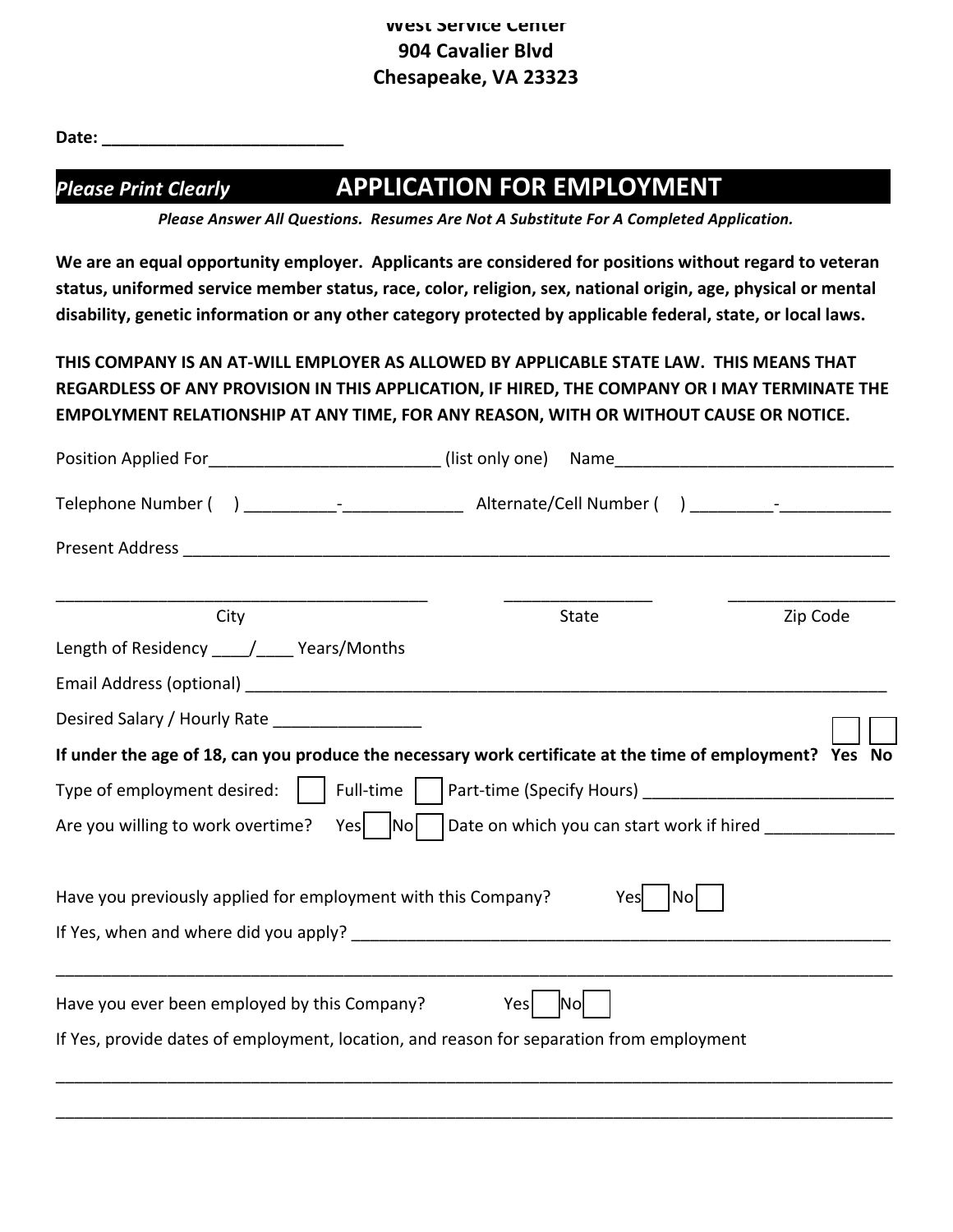If applicable list any other name (s) by which you have been known to allow us to confirm your work and educational record. For example: name change, use of an assumed name, nickname, etc.

\_\_\_\_\_\_\_\_\_\_\_\_\_\_\_\_\_\_\_\_\_\_\_\_\_\_\_\_\_\_\_\_\_\_\_\_\_\_\_\_\_\_\_\_\_\_\_\_\_\_\_\_\_\_\_\_\_\_\_\_\_\_\_\_\_\_\_\_\_\_\_\_\_\_\_\_\_\_\_\_\_\_\_\_\_\_\_\_\_\_

\_\_\_\_\_\_\_\_\_\_\_\_\_\_\_\_\_\_\_\_\_\_\_\_\_\_\_\_\_\_\_\_\_\_\_\_\_\_\_\_\_\_\_\_\_\_\_\_\_\_\_\_\_\_\_\_\_\_\_\_\_\_\_\_\_\_\_\_\_\_\_\_\_\_\_\_\_\_\_\_\_\_\_\_\_\_\_\_\_\_

| <b>Education</b>                    | <b>School Name and</b><br>Location (Address, City,<br>State) | <b>Course of Study</b> | Graduate?<br>Y or N | # of Years<br>Completed | Degree/Major |
|-------------------------------------|--------------------------------------------------------------|------------------------|---------------------|-------------------------|--------------|
| High School                         |                                                              |                        |                     |                         |              |
| College                             |                                                              |                        |                     |                         |              |
| Bus./Tech./Trade<br>or Post College |                                                              |                        |                     |                         |              |

Honors Received **Latter and Secure 2018** 

#### **WORK EXPERIENCE**

Please list the names of your present and/or previous employers in chronological order with present or most recent employer listed first. Provide information for the last 10 years and include at least 3 employers. Attach additional sheets if needed. If self-employed, supply the name of your firm and business references. You may include any verifiable work performed on a volunteer basis, internships, or military service. Your failure to completely respond to each inquiry may disqualify you for consideration from employment. Do not answer with "see resume".

Applicants that desire to drive in intrastate/interstate commerce must provide the following information on all employers during the previous three years. You must give the same information for all employers you have driven a commercial motor vehicle for the seven years prior to the initial three years (total of 10 years employment record).

#### **Employer**

| <b>Name</b>                                                            |  | <b>Complete Address</b> | <b>Type of Business</b>                                                                   |  |
|------------------------------------------------------------------------|--|-------------------------|-------------------------------------------------------------------------------------------|--|
|                                                                        |  |                         |                                                                                           |  |
|                                                                        |  |                         | Dates Employed: From $\frac{1}{\sqrt{1-\frac{1}{2}}}$ To $\frac{1}{\sqrt{1-\frac{1}{2}}}$ |  |
|                                                                        |  |                         |                                                                                           |  |
| Supervisor's Name                                                      |  | May we contact:         | If No, why not? _______________                                                           |  |
| Wages: Start Final                                                     |  |                         |                                                                                           |  |
| What will this employer say was the reason your employment terminated? |  |                         |                                                                                           |  |
| How much notice did you give when resigning? If none, explain:         |  |                         |                                                                                           |  |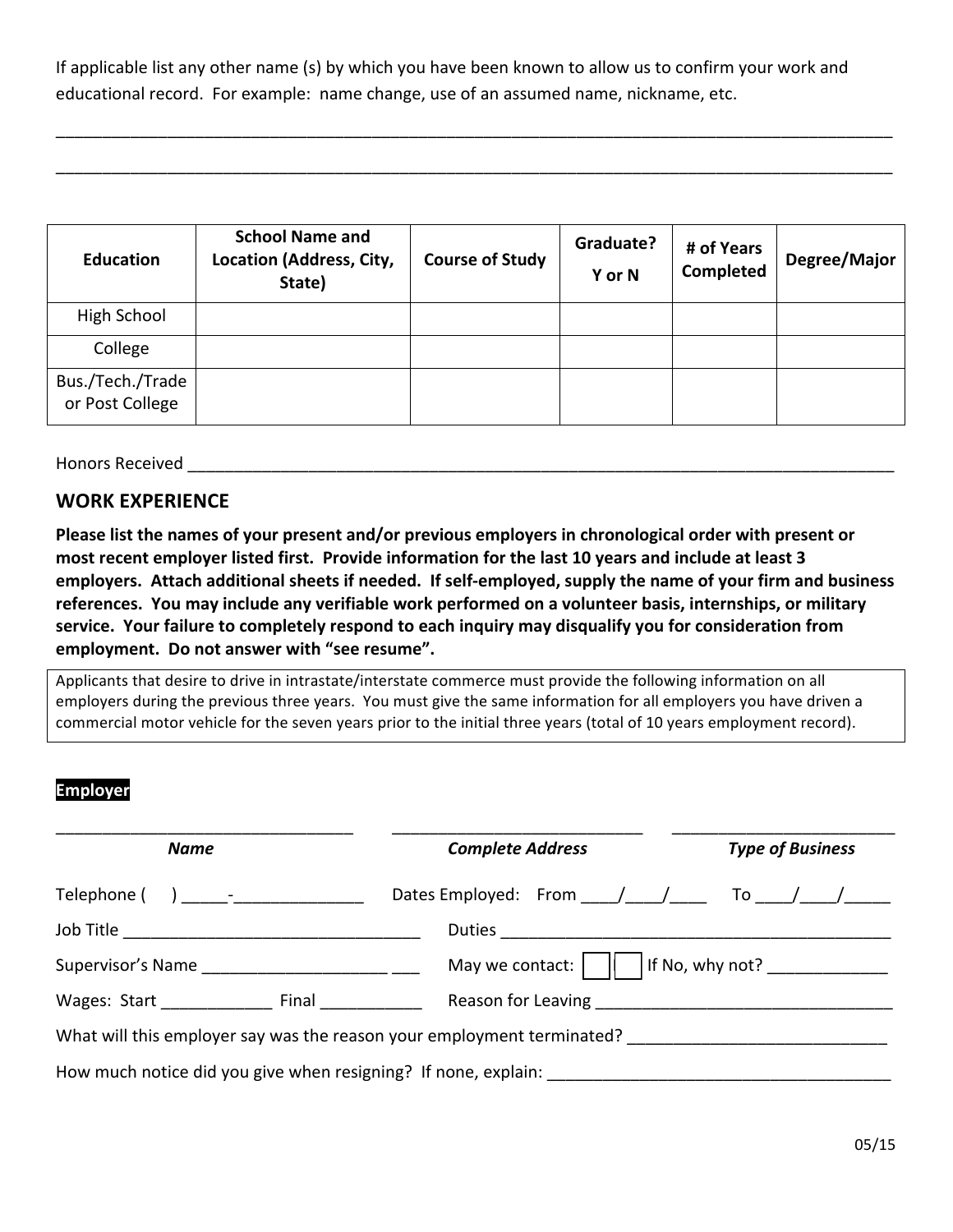Were you subject to the Federal Motor Carrier Safety Regulations (FMCSRs) while employed by the previous employer? Yes No

Was the previous job position designated as a safety sensitive function in any DOT regulated mode, subject to alcohol and controlled substances testing requirements as required by 49 CFR Part 40? Yes  $\Box$  No

## **Employer**

| <b>Name</b>          | <b>Complete Address</b>                                                                                                                                                                                         | <b>Type of Business</b> |
|----------------------|-----------------------------------------------------------------------------------------------------------------------------------------------------------------------------------------------------------------|-------------------------|
|                      |                                                                                                                                                                                                                 |                         |
|                      |                                                                                                                                                                                                                 |                         |
|                      | May we contact: Yes No If No, why not? ____________                                                                                                                                                             |                         |
|                      |                                                                                                                                                                                                                 |                         |
|                      | What will this employer say was the reason your employment terminated? _____________________________                                                                                                            |                         |
|                      |                                                                                                                                                                                                                 |                         |
| Yes No<br>employer?  | Were you subject to the Federal Motor Carrier Safety Regulations (FMCSRs) while employed by the previous                                                                                                        |                         |
|                      | Was the previous job position designated as a safety sensitive function in any DOT regulated mode, subject to<br>alcohol and controlled substances testing requirements as required by 49 CFR Part 40? Yes   No |                         |
| <b>Employer</b>      |                                                                                                                                                                                                                 |                         |
| <b>Name</b>          | <b>Complete Address</b>                                                                                                                                                                                         | <b>Type of Business</b> |
|                      |                                                                                                                                                                                                                 |                         |
|                      |                                                                                                                                                                                                                 |                         |
|                      | May we contact: Yes'No If No, why not? ____________                                                                                                                                                             |                         |
|                      |                                                                                                                                                                                                                 |                         |
|                      | What will this employer say was the reason your employment terminated? ____                                                                                                                                     |                         |
|                      | How much notice did you give when resigning? If none, explain:                                                                                                                                                  |                         |
| Yes Nol<br>employer? | Were you subject to the Federal Motor Carrier Safety Regulations (FMCSRs) while employed by the previous                                                                                                        |                         |
|                      | Was the previous job position designated as a safety sensitive function in any DOT regulated mode, subject to                                                                                                   |                         |

alcohol and controlled substances testing requirements as required by 49 CFR Part 40? Yes  $\nabla$  No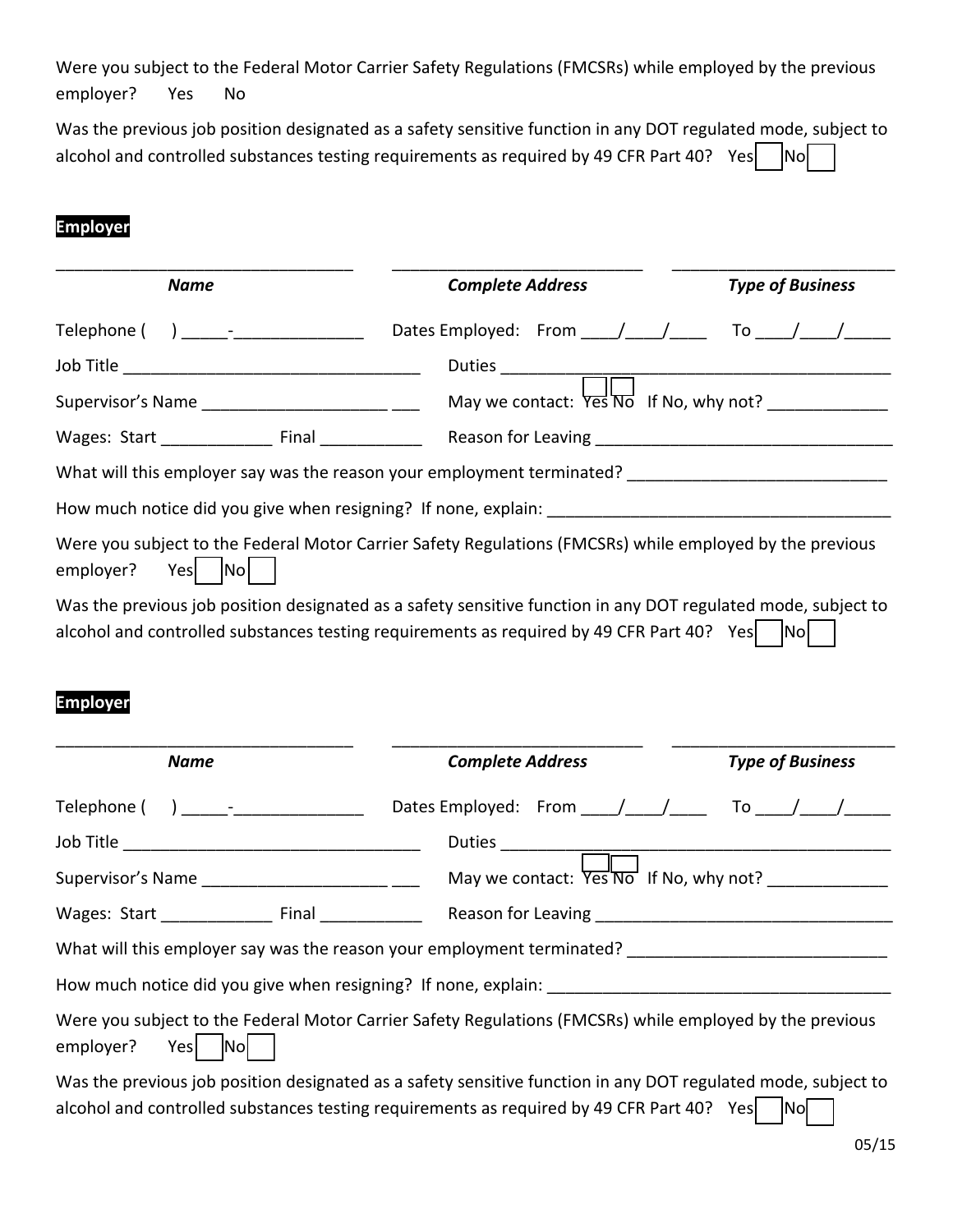| Have you ever been terminated or asked to resign from any job? Yes $\sqrt{N}$   No $\sqrt{N}$   If Yes, how many times? |
|-------------------------------------------------------------------------------------------------------------------------|
| Has your employment ever been terminated by mutual agreement? Yes No If Yes, how many times?                            |
| Have you ever been given the choice to resign rather than be terminated? Yes No IIf Yes, how many times?                |
| If you answered Yes to any of the above questions, please explain the circumstances of each occasion.                   |
|                                                                                                                         |

\_\_\_\_\_\_\_\_\_\_\_\_\_\_\_\_\_\_\_\_\_\_\_\_\_\_\_\_\_\_\_\_\_\_\_\_\_\_\_\_\_\_\_\_\_\_\_\_\_\_\_\_\_\_\_\_\_\_\_\_\_\_\_\_\_\_\_\_\_\_\_\_\_\_\_\_\_\_\_\_\_\_\_\_\_\_\_\_\_\_\_\_\_\_\_\_\_\_

\_\_\_\_\_\_\_\_\_\_\_\_\_\_\_\_\_\_\_\_\_\_\_\_\_\_\_\_\_\_\_\_\_\_\_\_\_\_\_\_\_\_\_\_\_\_\_\_\_\_\_\_\_\_\_\_\_\_\_\_\_\_\_\_\_\_\_\_\_\_\_\_\_\_\_\_\_\_\_\_\_\_\_\_\_\_\_\_\_\_\_\_\_\_\_\_\_\_

### **REFERENCES**

Please list the names of additional work-related references we may contact. Individuals with no prior work experience may list school or volunteer-related references.

| <b>NAME</b> | <b>POSITION</b> | <b>COMPANY</b> | <b>WORK RELATIONSHIP</b><br>(i.e., supervisor, co-<br>worker) | <b>TELEPHONE</b> |
|-------------|-----------------|----------------|---------------------------------------------------------------|------------------|
|             |                 |                |                                                               |                  |
|             |                 |                |                                                               |                  |

Please list the names of personal references (not previous employers or relatives) who know you well that we may contact.

| <b>NAME</b> | <b>OCCUPATION</b> | <b>ADDRESS</b> | <b>TELEPHONE</b> | <b>NUMBER OF</b><br><b>YEARS KNOWN</b> |
|-------------|-------------------|----------------|------------------|----------------------------------------|
|             |                   |                |                  |                                        |
|             |                   |                |                  |                                        |

# **APPLICANT CERTIFICATION**

I understand and agree that if driving is a requirement of the job for which I am applying, my employment and/or continued employment is contingent on possessing a valid driver's license for the state in which I reside and automobile liability insurance in an amount equal to the minimum required by the state where I reside.

I understand that the Company may now have, or may establish, a drug-free workplace or drug and/or alcohol testing program consistent with applicable federal, state, and local law. If the Company has such a program and I am offered a conditional offer of employment, I understand that if a pre-employment (post-offer) drug and/or alcohol test is positive, the employment offer may be withdrawn. I agree to work under the conditions requiring a drug-free workplace, consistent with applicable federal, state, and local law. I also understand that all employees of the location, pursuant to the Company's policy and federal, state, and local law, may be subject to urinalysis and/or blood screening or other medically recognized tests designed to detect the presence of alcohol or illegal or controlled drugs. If employed, I understand that the taking of alcohol and/or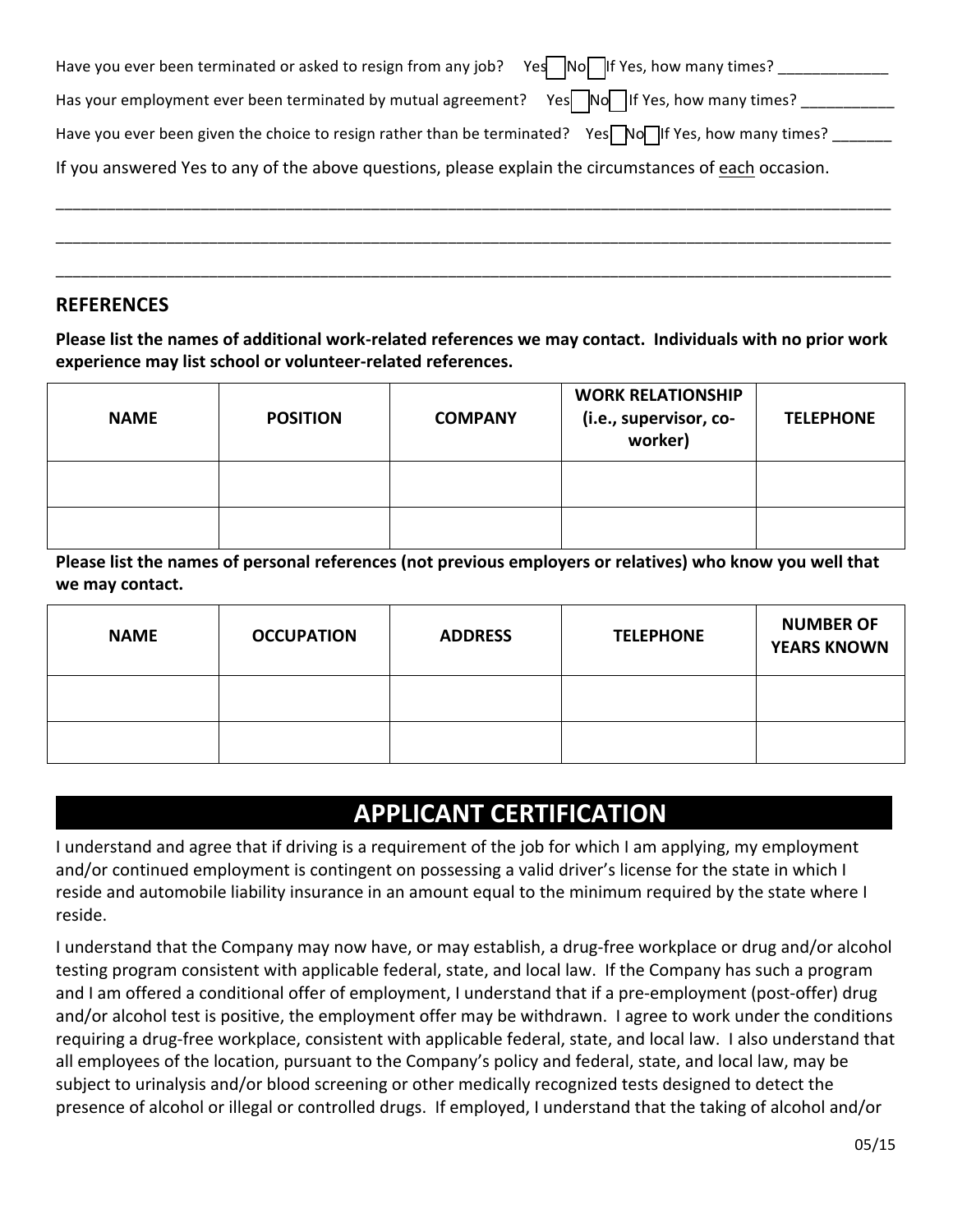drug tests is a condition of continual employment and I agree to undergo alcohol and drug testing consistent with the Company's policies and applicable federal, state, and local law.

If employed by the Company, I understand and agree that the Company, to the extent permitted by federal, state, and local law, may exercise its right, without prior warning or notice, to conduct investigations of property (including, but not limited to, files, lockers, desks, vehicles, and computers) and, in certain circumstances, my personal property.

I understand and agree that as a condition of employment and to the extent permitted by federal, state, and local law, I may be required to sign a confidentiality, restrictive covenant, and/or conflict of interest statement.

I certify that all the information on this application, my resume, or any supporting documents I may present during any interview is and will be complete and accurate to the best of my knowledge. I understand that any falsification, misrepresentation, or omission of any information may result in disqualification from consideration for employment or, if employed, disciplinary action, up to and including immediate dismissal.

## THIS COMPANY IS AN AT-WILL EMPLOYER AS ALLOWED BY APPLICABLE STATE LAW. THIS MEANS THAT REGARDLESS OF ANY PROVISION IN THIS APPLICATION, IF HIRED, THE COMPANY OR I MAY TERMINATE THE **EMPLOYMENT RELATIONSHIP AT ANY TIME, FOR ANY REASON, WITH OR WITHOUT CAUSE OR NOTICE. NOTHING IN THIS APPLICATION OR IN ANY DOCUMENT OR STATEMENT, WRITTEN OR ORAL, SHALL LIMIT** THE RIGHT TO TERMINATE EMPLOYMENT AT-WILL. NO OFFICER, EMPLOYEE OR REPRESENTATIVE OF THE **COMPANY IS AUTHORIZED TO ENTER INTO AN AGREEMENT – EXPRESS OR IMPLIED – WITH ME OR ANY** APPLICANT FOR EMPLOYMENT FOR A SPECIFIEC PERIOD OF TIME UNLESS SUCH AN AGREEMENT IS IN A WRITTEN CONTRACT SIGNED BY THE PRESIDENT OF THE COMPANY.

### IF HIRED, I AGREE TO CONFORM TO THE RULES AND REGULATIONS OF THE COMPANY, AND I UNDERSTAND THAT THE COMPANY HAS COMPLETE DISCRETION TO MODIFY SUCH RULES AND REGULATIONS AT ANY TIME **EXCEPT THAT IT WILL NOT MODIFY ITS POLICY OF EMPLOYMENT AT-WILL.**

I authorized the Company or its agents to confirm all statements contained in this application and/or resume as it relates to the position I am seeking to the extent permitted by federal, state, or local law. I agree to complete any requisite authorization forms for the background investigation which may be permitted by federal, state and/or local law. If applicable and allowed by law, I will receive separate written notification regarding the Company's intent to obtain "consumer reports".

I authorize and consent to, without reservation, any party or agency contacted by this employer to furnish the above-mentioned information. I hereby release, discharge, and hold harmless, to the extent permitted by federal, state, and local law, any party delivering information to the Company or its duly authorized representative pursuant to this authorization from any liability, claims, charges, or causes of action which I may have as a result of the delivery or disclosure of the above requested information. I hereby release from liability the Company and its representative for seeking such information and all other persons, corporations, or organizations furnishing such information. Further, if hired, I authorize the company to provide truthful information concerning my employment to future employers and hold the company harmless for providing such information.

If hired by this Company, I understand that I will be required to provide genuine documentation establishing my identity and eligibility to be legally employed in the United States by this Company. I also understand this Company employs only individuals who are legally eligible to work in the United States.

THIS APPLICATION WILL BE CONSIDERED ACTIVE FOR A MAXIMUM OF SIXTY (60) DAYS. IF YOU WISH TO BE CONSIDERED FOR EMPLOYMENT AFTER THAT TIME, YOU MUST REAPPLY.